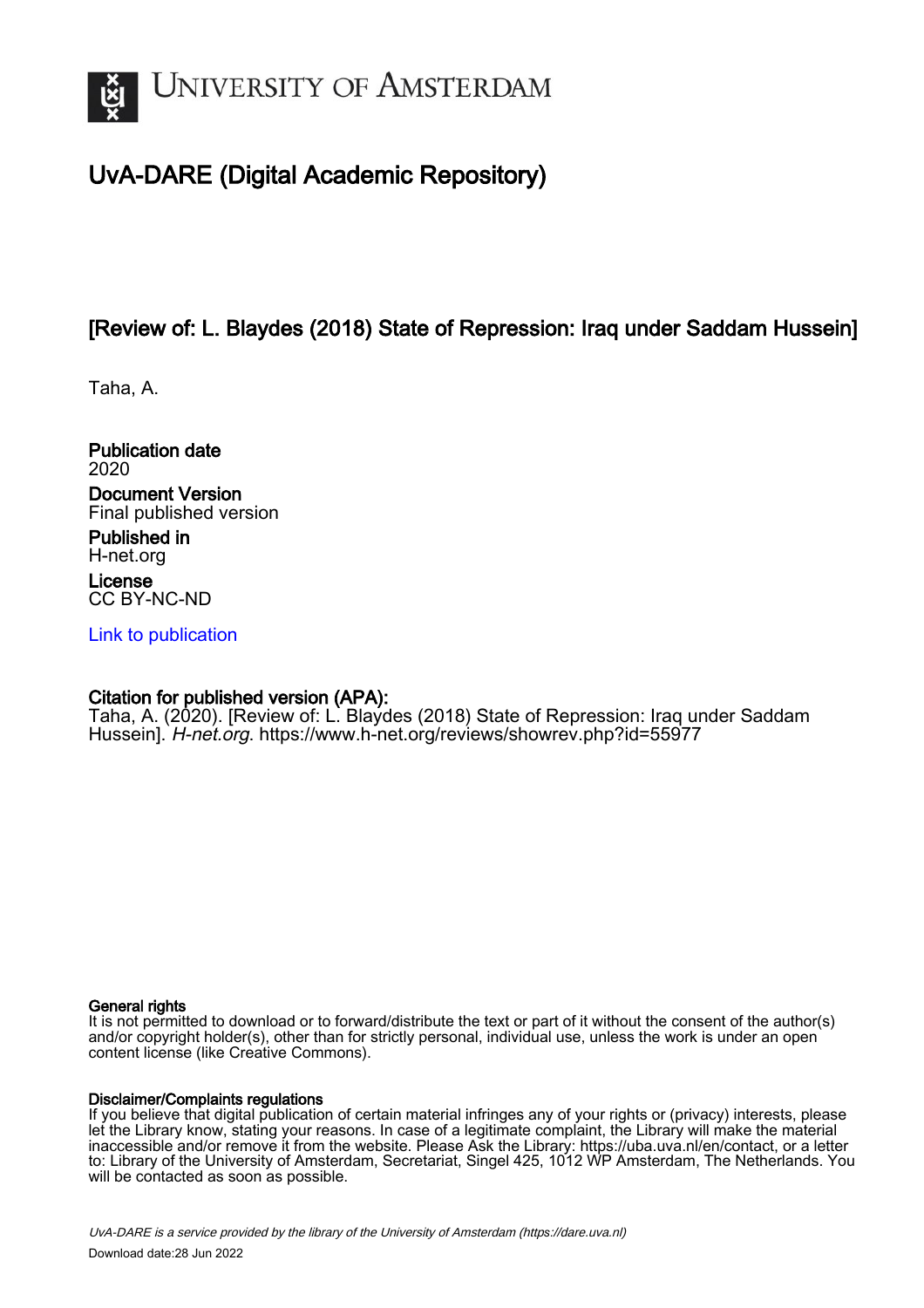# **H-Net Reviews** in the Humanities & Social Scie

**Lisa Blaydes.** *State of Repression: Iraq under Saddam Hussein.* Princeton: Princeton University Press, 2018. xix + 354 pp. \$35.00, cloth, ISBN 978-0-691-18027-4.



**Reviewed by** Amir Taha (University of Amsterdam)

**Published on** H-Genocide (November, 2020)

**Commissioned by** Ugur Ümit Üngör (NIOD: Institute for War, Holocaust, and Genocide Studies)

Lisa Blaydes's *State of Repression* is the latest addition in the examinations of the recently opened Iraqi Baath Party archives. The book inno‐ vates through its specific focus on how and why punitive repression and financial/social rewards consolidated or prevented politically mobilizable collective ethno-sectarian identities. Through a "state-centric" argument, the book aspires to both a top-down (state) and a bottom-up (citizens) per‐ spective in its analysis. The main argument of the book is that due to the lack of intelligibility the "Sunni Arab" government elite had of Kurds and Shia, the state was imprecise when these latter groups were punished. According to Blaydes, this lack of intelligibility exists because of a cultural distance between the Sunni Arab ruling class and Kurdish and Shia communities. Especially during periods of fiscal constraint, like the 1980s Iran-Iraq War and the 1990s sanctions, precise implementa‐ tion of rewards and punishments failed. Conse‐ quently, these collective punishing shaped a new, socially cohesive Kurdish nationalist identity and Shia communalist identity that was not salient in

pre-1980 Iraq. While the text covers the whole Baath era (1968-2003), five out of the eight chapters on the case study itself focus mostly on the 1990s. Nearly all of the examined archival sources are from the 1990s as well. The author covers the other three chapters with secondary literature and recorded oral history interviews from the Iraqi Memory Foundation.

The chapters on the 1990s are the strongest. For example, Blaydes successfully demonstrates how the ration card during the sanctions formed an opportunity to both collect politically relevant information on individuals and increase Iraqi citizens' dependence on the government in exchange for basic provisions. In another chapter, she argues convincingly how Sadiq al-Sadr (Muqtada's father) could expand his political network until he threatened the government, which assassinated Sadr in 1999. The chapter more importantly fills the four-year void between the death of Sadiq al-Sadr and the rise of Muqtada al-Sadr. This ties into Blaydes's cogent examination of the Fedayeen Sad‐ dam paramilitary group and the Jerusalem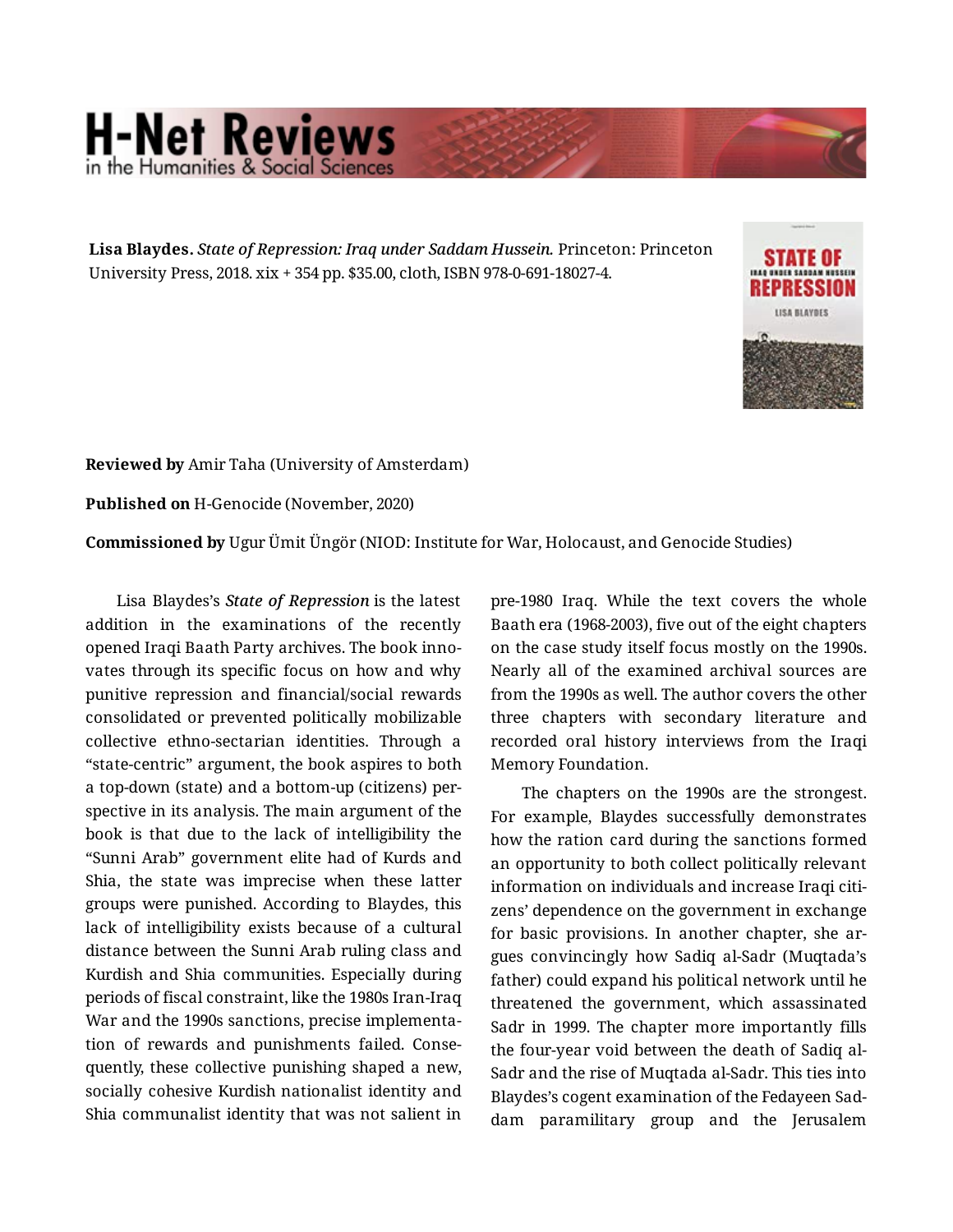brigade, an important missing piece that illumi‐ nates the organizational capabilities of the armed resistance against the United States after 2003. The excellent chapter about how rumors were a political field wherein Iraqis, debated, critiqued, and co‐ ordinated resistance to the state aptly determines the relevance and weight of rumors in Iraqi soci‐ ety. Rumors about protests, assassinations, and re‐ bellions proliferated when the state fell into crisis. This confirms that ordinary citizens can success‐ fully recognize political opportunities with limited access to information.

The book's weaker parts are those that fall short in clearly explaining the "beliefs and behav‐ iors" of Iraqi citizens during the 1970s and 1980s. The reasons for this are partly methodological. The further back one looks in time, the more imprecise the archival material gets, which affects the preci‐ sion in the chapters on the 1980s and 1970s. Sec‐ ond, Blaydes neither scrutinizes the pro-state bias in the archives, nor the unethical and selective archiving of these documents by the US government. Third, she extracts information that deals with citi‐ zens' perspectives from biased government sources and secondary literature or one collection of oral history interviews.

According to Blaydes, the 1970s elicited little dissent or sectarian or ethnic resistance, and thereby little collective punishment from the state. Iraqis, while aware of living under a dictatorship, seem to remember the 1970s as one of the better decades compared to later decades. The book re‐ duces the explanation of the "better" 1970s to ef‐ fective intelligence collection by the state and ex‐ tensive welfare programs. This argument remains somewhat indifferent to the role and impact of po‐ litical legitimacy related to the plurality *within* the Baath Party and the influence of the Communist Party in the government. The slow extermination of internal political rivals and movements within the government after 1975 and the accompanying increased resistance to it are not linked by the au‐ thor. Instead, Kurdish and Shiite resistance in the 1970s is quickly dismissed as marginal by the au‐ thor (pp. 74, 134-147). This lack of recognition and explanation as to why people resisted the state re‐ turns when Blaydes suggests that the Iraqi Shia on the one hand loyally and patriotically fought against Iran in the war, but concurrently in 1991 "spontaneously" mobilized against the state. The book glosses over this apparent paradox without explaining this radical shift in beliefs and behavior from loyalty to rebellion (pp. 85-87).

The book's inconsistency about the salience of sectarian and ethnic identities distorts the clarity of its main argument. According to the author, based on the language in the archives, the Baath Party functioned from a nonsectarian under‐ standing of its own population. Yet, references as to how the "Sunni'' state targeted "Shia'' or "Kurds'' for repression and cooptation based on cultural differences prevail (pp. 72, 83, 101). It remains un‐ clear as to whether the author assumes the pres‐ ence of essentialized sectarian identities or not. For example, regarding the Baath Party's support base, she claims that it consisted of "Sunni Arabs, Chaldean Christians, and educated secular, Iraqi Shia,'' which seems to suggest the presence of "nonsecular Shia" without mentioning similar classifications for Sunnis (p. 168). This gives the impres‐ sion of essentialist understandings of non-secular Shia, with secular exceptions, and inherently secular Sunnis. While Blaydes is obviously aware of in‐ ter-ethnic dynamics, she does sometimes rely on essentialist ethnic categories to explain political relations based on the idea of cultural distance be‐ tween Sunni Arabs and non-Sunni Arabs and the former's inability to obtain precise intelligence on the latter.

For a book about political repression, it lacks explicit discussions of social, cultural, and (in‐ ter)institutional power relations and differences in Iraq. While it is fair to assume the state's domi‐ nance, the influence of local networks, elites, and nonstate institutions on the empowerment of citi‐ zens to subvert and limit the state should not be